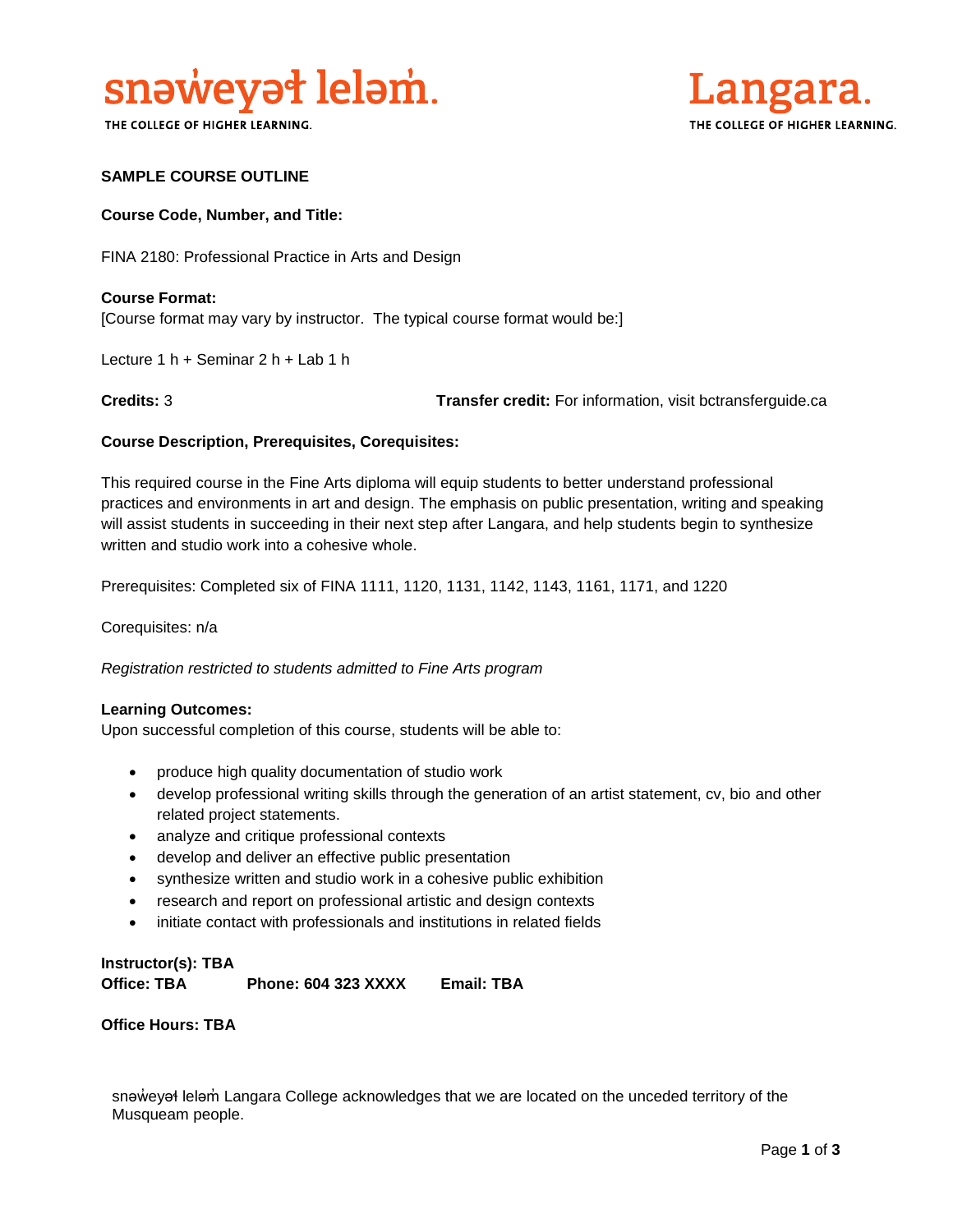# snaweyat lelam.

THE COLLEGE OF HIGHER LEARNING.



### **Textbook and Course Materials:**

[Textbook selection may vary by instructor. An example of texts and course materials for this course might be:}

For textbook information, visit: [https://mycampusstore.langara.bc.ca/buy\\_courselisting.asp?selTerm=3|8](https://mycampusstore.langara.bc.ca/buy_courselisting.asp?selTerm=3|8)

Note: *This course may use an electronic (online) instructional resource that is located outside of Canada*  for mandatory graded class work. You may be required to enter personal information, such as your name *and email address, to log in to this resource. This means that your personal information could be stored on servers located outside of Canada and may be accessed by U.S. authorities, subject to federal laws. Where possible, you may log in with an email pseudonym as long as you provide the pseudonym to me so I can identify you when reviewing your class work.* 

**Assessments and Weighting: Final Exam % Other Assessments % (An example of other assessments might be:) %**

Portfolio: 20% Project: 30% Participation: 10%

Participation format: active attendance and engagement

Proportion of individual and group work: Individual: 70% Group: 30%

### **Grading System:** Letter grade

Specific grading schemes will be detailed in each course section outline.

Passing grade: C-No final exam

### **Topics Covered:**

[Topics covered may vary by instructor. An example of topics covered might be:]

Students will begin the semester by learning to professionally photo-document their work and compile a visual portfolio.

Students will be asked to write three reviews over the semester of the visiting artists talks. Students will be introduced to the fundamentals of critical writing over the first three weeks of the semester, and create artist statements, bios and cvs.

*This generic outline is for planning purposes only.*